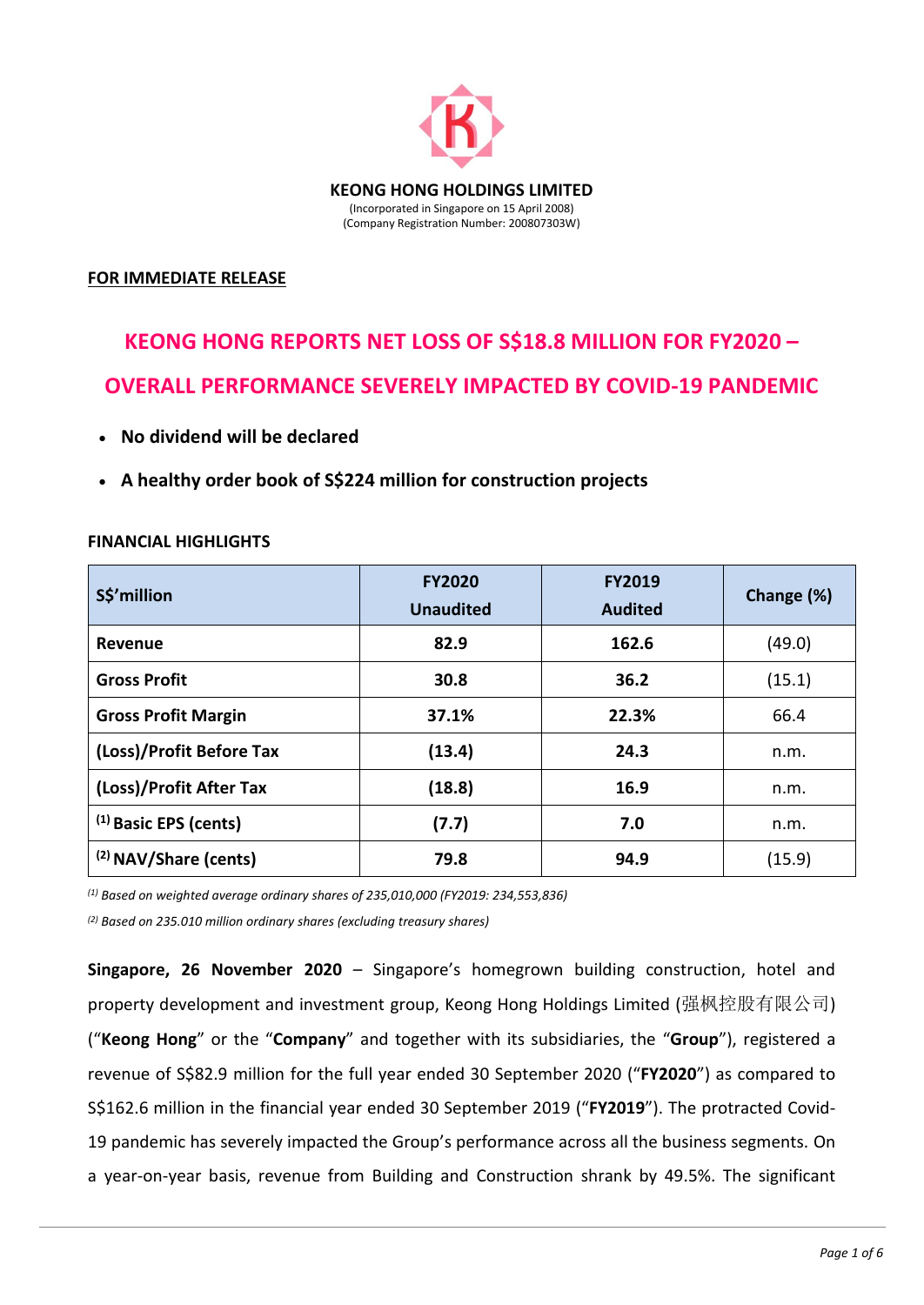

lower revenue recognition from construction projects was a result of more than four-month suspension of construction works from 7 April to 10 August<sup>1</sup> and lower productivity after restarting work due to implementation of Safe Management Measures at all the worksites. The Group's hospitality business in Maldives was severely affected by border closures and travel restrictions.

The Group's gross profit decreased by 15.1`% to S\$30.8 million as compared to S\$36.2 million in FY2019. However, gross margin improved significantly to 37.1% as compared to 22.3% in FY2019 on account of realisation of cost savings for certain construction projects upon finalisation and settlement of accounts with the subcontractors.

The Group registered other income of S\$11.1 million which was a 22.5% decrease from S\$14.3 million in FY2019. The decrease in other income was due mainly to absence of foreign exchange gain of S\$2.1 million and fair value gain of S\$4.7 million on loan receivables, which was partially offset by government grants of approximately S\$3.2 million received under the Jobs Support Scheme, foreign worker levy rebates and BCA Construction Restart Booster.

The Group recorded a net loss of S\$15.1 million from joint ventures and associates in FY2020 as compared to a net gain of S\$9.2 million in FY2019. The net loss of S\$15.1 million was mainly attributable to share of loss from associate for the hotel investments in Maldives as the country's tourism sector has been severely affected by the Covid-19 pandemic which led to operating loss and impairment loss in the associate.

Overall, the Group recorded a net loss before tax of S\$13.4 million and net loss after tax of S\$18.8 million, on the back of lower revenue and higher share of loss from associates, as compared to a net profit before tax of S\$24.3 million and net profit after tax of S\$16.9 million over the same

-

<sup>1</sup> 7 April to 1 June – Circuit Breaker; 2 June to 10 August – under the Building and Construction Authority's regulation ("**BCA**"), all main contractors, builders and developers must meet Covid-Safe Restart criteria and obtain BCA's approval before restarting work.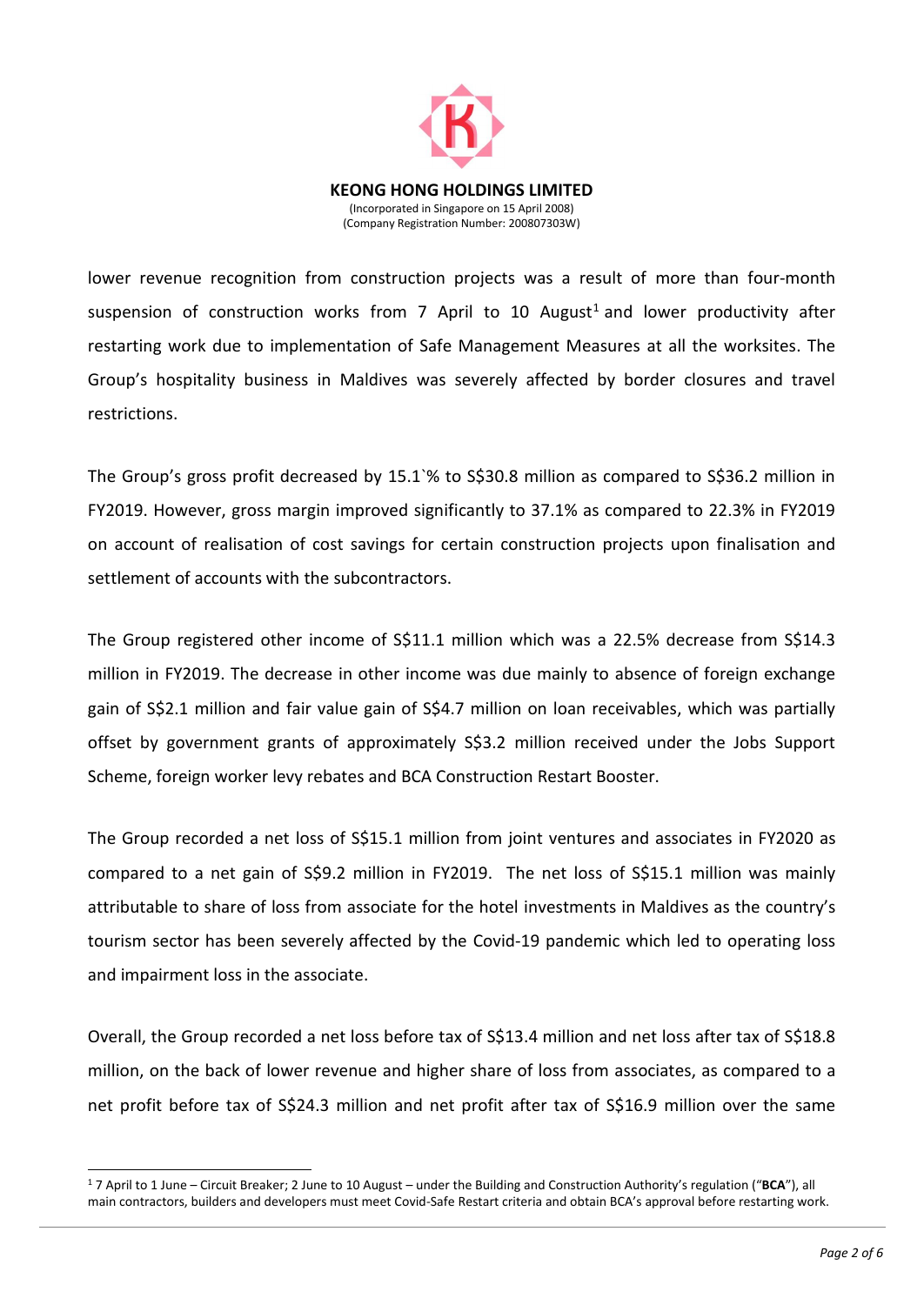

period last year. At operating level, the Group recorded a net operating profit of S\$5.5 million before impairment loss of S\$14.9 million in FY2020.

The Group's balance sheet remained healthy with cash and bank balances of S\$40.0 million, total assets of S\$394.0 million and total liabilities of S\$204.5 million. Our gearing ratio was 0.55 times as compared to 0.42 times in FY2019. The Group recorded a negative basic earnings per share of 7.7 cents and net asset value per share of 79.8 cents in FY2020.

Keong Hong's Chairman and Chief Executive Officer, Mr Ronald Leo (梁定平) said, **"The impact of Covid-19 on our business has been significant, while our property development and investment segments have remained relatively resilient, our construction projects and hotel operations continue to face pressures and unprecedented challenges in the coming months. The focus for the Group has been to ensure the well-being of our workers, manage costs and conserve cash resources.**

**There is much uncertainty on the economic recovery trajectory in both the global and domestic economies. Nevertheless, we are confident of our resilience in overcoming difficulties. Over Keong Hong's 35-year history and track record, we have weathered many setbacks and each time, we emerged stronger."** 

#### **OUTLOOK**

#### **Building Construction**

The Group's current construction projects consist of National Skin Centre, Punggol Regional Sports Centre, Sky Everton condominium, Wilshire Residences condominium, The Antares condominium and Seaside Residences condominium.

Our construction activities were first forced to stop between 7 April and 1 June during the CB period, and were only able to resume progressively in August as dormitories housing migrant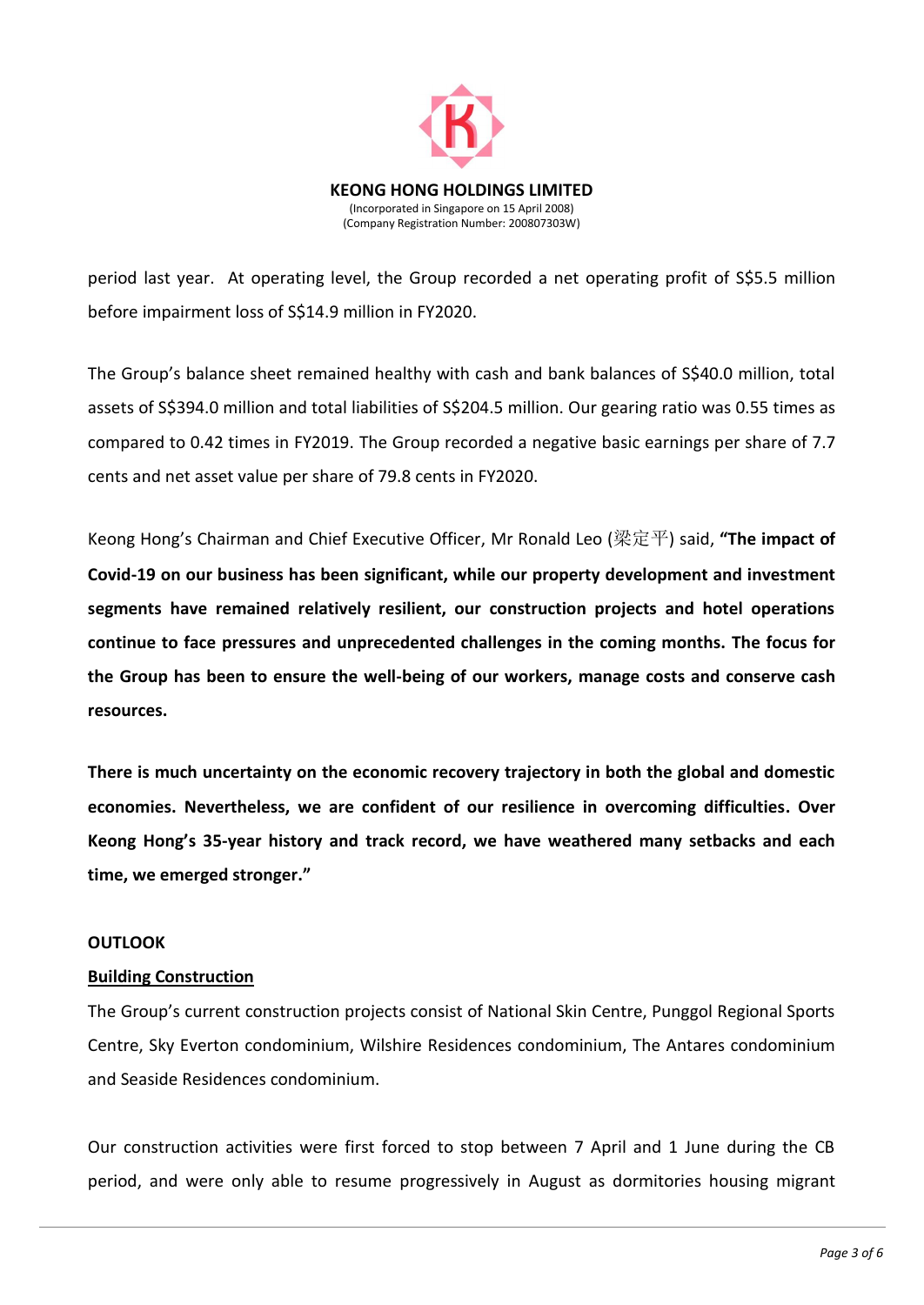

workers were cleared only in August. We have to ensure our worksites meet BCA's and MOM's Covid-Safe Restart criteria, which involved developing Safe Management Measures and monitoring plan on how to minimise mixing of workers, including clear segregation and staggering of workers working on different activities both on site and in the dedicated accommodation. It took tremendous effort to make sure these measures are well implemented and adhered to. Our staff and workers at construction sites will also have to undergo swab tests once every two weeks.

Additionally, the border control measures implemented in Singapore and overseas have also caused a disruption to the supply chain of raw materials. As a result, we expect some delays in most of our ongoing construction projects as well as escalation in construction costs due to labour and raw materials shortages and the implementation of the Covid-Safe Restart measures.

On a positive note, we were awarded the BCA's Construction Excellence Award (Merit) 2020 for our *Parc Life Executive Condominium* and BCA Green Mark Award (Platinum) for the National Skin Centre.

#### **Property Development and Investment**

-

Despite the recession, the property market, has held up fairly well. Prices of residential properties rose by 0.8% in the third quarter of 2020 compared with the 0.3% increase in the previous quarter. Developers sold 3,517 completed and uncompleted units in the third quarter of 2020 compared with only 1,713 units sold in the previous quarter and 3,218 units in the same period last year<sup>2</sup>. It was the highest number of transactions recorded for the past two years, which analysts attribute to pent up demand after the CB period, a low interest rate environment and government stimulus measures supporting the economy. However, it is unlikely that this level of demand can be sustained especially in light of the new government measures restricting the reissuance of property purchase options.

<sup>&</sup>lt;sup>2</sup> Urban Redevelopment Authority, "Release of  $3<sup>rd</sup>$  Quarter 2020 real estate statistics", 23 October 2020.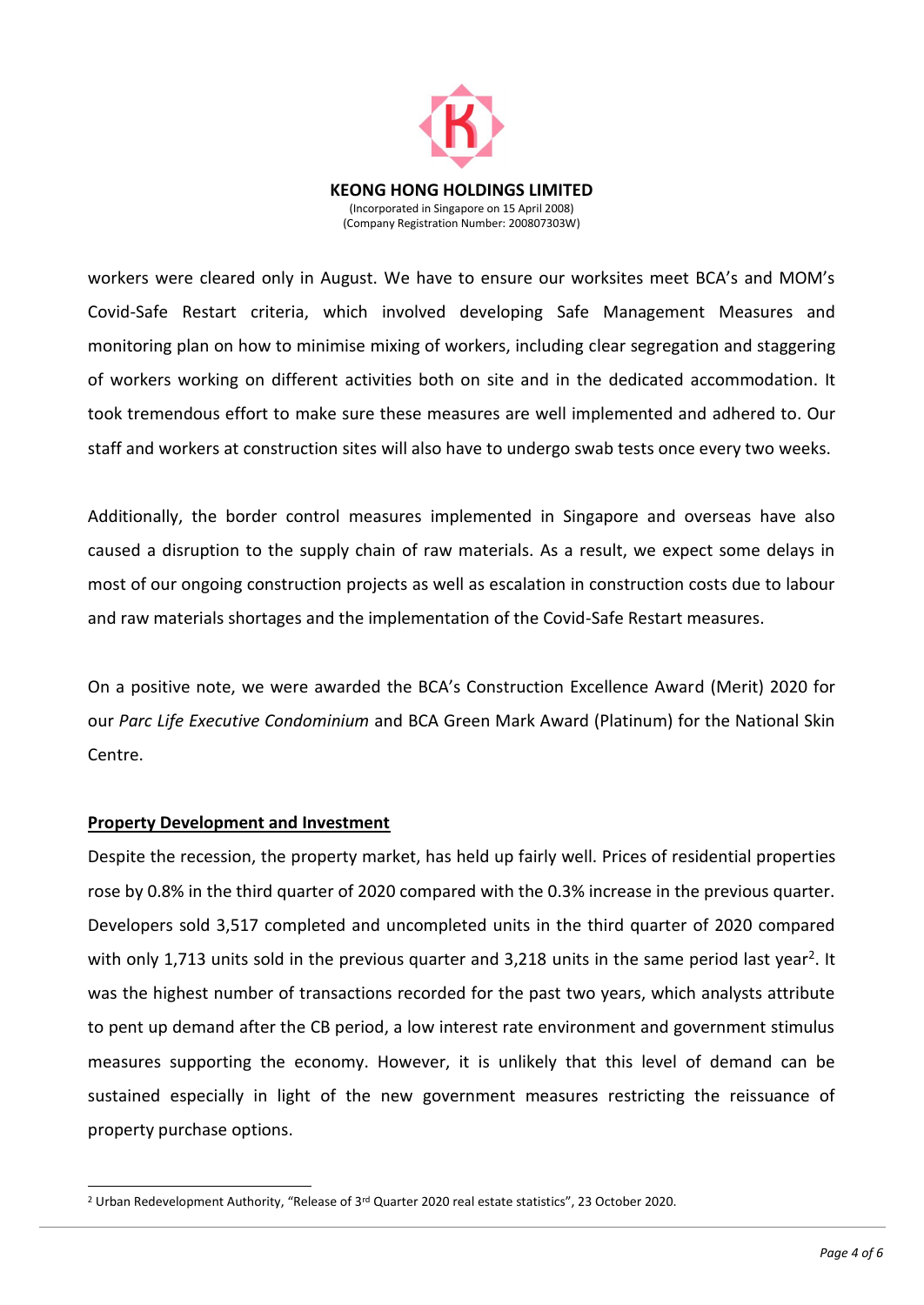

We expect to obtain TOP of *Seaside Residences* in the next few months; the project has attained sales to date of more than 98.4%, with 13 units unsold while *The Antares* has registered sales of 59 units.

Our investment portfolio comprising tenanted office buildings in Minamihorie, Osaka and in Honmachi, Osaka continue to enjoy high occupancy rates of 100% and 72% respectively.

## **Hotel Development and Investment**

The Group's hotel investments have been severely affected as international travel and tourism has ground to a halt affecting the tourism receipts of Singapore and Maldives. While borders are gradually reopening, it will take some time for tourism to rebound to pre-Covid-19 levels. According to Singapore Tourism Board, international tourist arrivals in Singapore in the first nine months of 2020 plunged to 2.7 million, down from 14.3 million for the same period last year<sup>3</sup>.

The Maldives, which closed its borders since March, has reopened to international travels with little or no restrictions since 15 July 2020. Our two Maldivian hotel properties, which were temporary closed from April to June, have since reopened - the *Mercure Maldives Kooddoo Hotel*  in August 2020 and the *Pullman Maldives Maamutaa Resort* in October 2020. Although both hotels were operating at low occupancies since reopening, we continue to see an increase in bookings in the upcoming months.

*– End –*

#### **About Keong Hong Holdings Limited (Bloomberg: KHHL SP, Reuters: KEHO.SI)**

Keong Hong Holdings Limited is listed on the Main Board of the Singapore Exchange Securities Trading Limited. The Group's principal activities include building construction, property and hotel investor and developer. Its building construction services include a broad range of residential, commercial, institutional, industrial and infrastructural projects for both private and public sectors. The Group has property and hotel development and investment projects in Singapore, Japan and Maldives.

-

<sup>3</sup> Singapore Tourism Board, www.stb.gov.sg